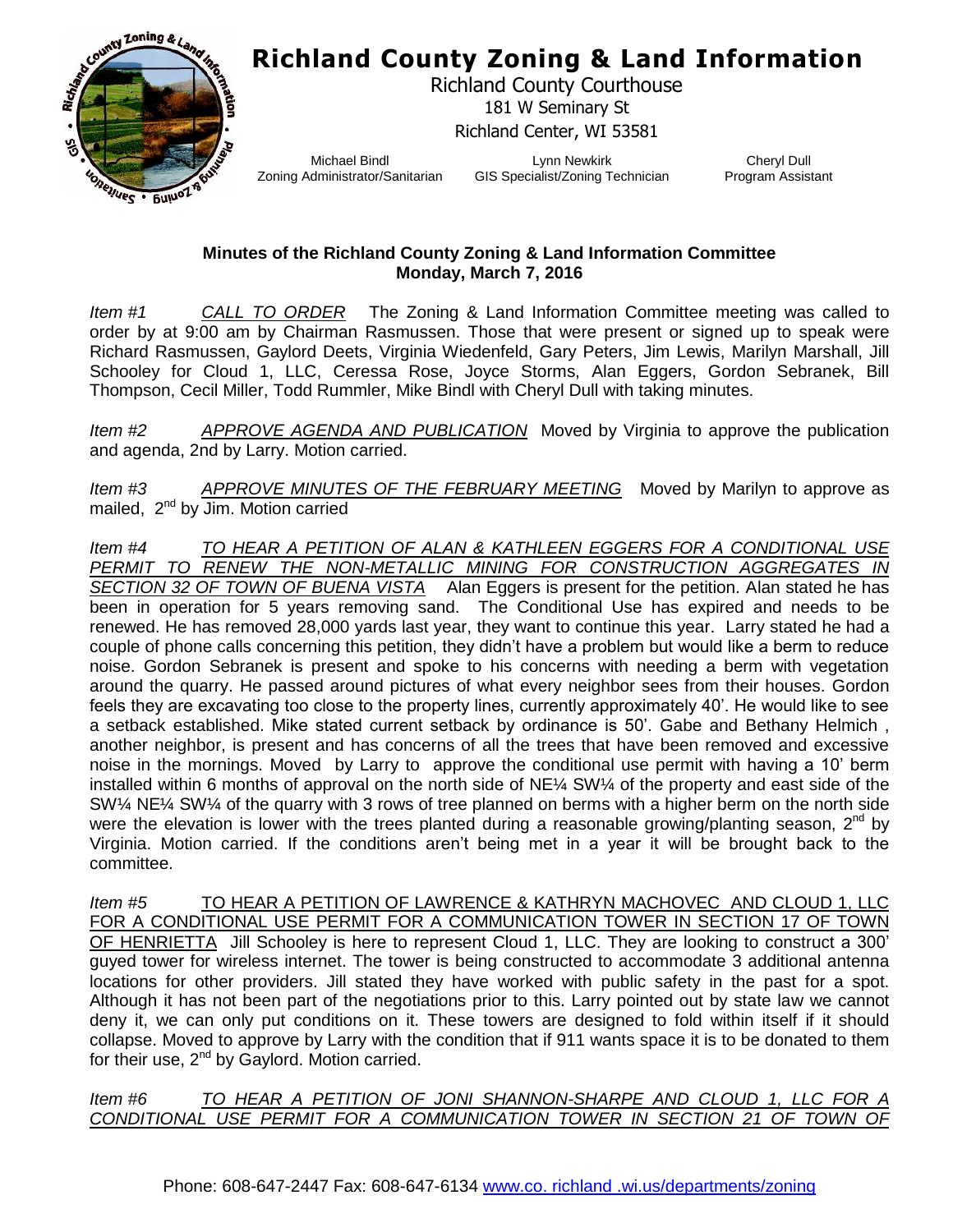

*DAYTON* Jill Schooley is here to represent Cloud 1, LLC. Driveway permit has been approved by the township. It is almost identical to the one in Henrietta township. Todd Rummler ask to speak on the petition. Todd feels it is a great place for a tower, but questions if the US Cellular tower could accommodate their needs instead of a new tower. Jill stated the financial requirements are too high for them to feasibly manage. Moved to approve by Virginia with the conditions that if 911 wants space it is to be donated to them for that use,  $2^{nd}$  by Marilyn to approve. Motion carried.

*Item #7 TO HEAR A PETITION OF CECIL & BARBARA MILLER TO REZONE 6.26 ACRES*  FROM AGRICULTURAL-FORESTRY TO AGRICULTURAL-RESIDENTIAL IN SECTION 9 TOWN OF *FOREST* Cecil stated the Millers are selling the rest of their land and keeping 6.26 acres with the buildings. Cecil stated the 6.26 acres is all they have left. Moved by Virginia to approve, 2<sup>nd</sup> by Jim. Motion carried with this being sent to County Board March 15<sup>th</sup>.

*Item #8 TO HEAR A PETITION OF MARK & JOYCE STORMS AND CERRESA ROSE FOR A CONDITIONAL USE PERMIT TO REPLACE AN EXISTING MOBILE HOME LESS THAN 24 FEET WIDE IN SECTION 11 OF TOWN OF AKAN* Joyce and Cerresa are present to represent the petition. There was a mobile home there but was removed several years ago. The septic is still there being maintained. They want to bring in a mobile home in the existing spot for Cerresa, which is Mark and Joyce's their daughter. It is less than 24' wide but more than 1000 sq ft. Moved by Virginia to approve with the condition that it come back for review in 3 years per the townships request,  $2^{nd}$  by Larry. Motion carried

*Item #9 PLSS CORNER RFP* Todd explained this stands for Public Land Survey System. Todd presented a map of the County showing 170+ corners to done yet. Todd tried to establish a method to make 5 projects of a reasonable size to bid out. It will be more projects bid but will be more manageable to survey and a better chance of getting more surveyors bidding. Vernon County is bidding theirs out separately as well, Iowa county is bidding theirs out in 1 project. The coordinates on the County line shared with Vernon County is Vernon Counties coordinates. We could convert them but wouldn't get our own tie sheet for them. We currently have the grant money to do it. Moved by Larry to grant the request for bidding this out in 5 contacts with the condition the bids are back and this being approved in April, seconded by Virginia. Motion carried. Closed bids are to come back to Mike sealed, with them being opened at the April meeting.

*Item #10 PURCHASE CORNER MARKERS AND SIGNS* Last fall Todd bought markers which have almost been used up. We are looking to bid 172 corners. We will need to purchase markers for these at approximately \$120.00 each. In addition to the corners we need warning signs about the nearby marker. Todd stated we have plenty of posts left from previous purchases. Some of these corners may already have markers and some may have no markers. Mike will verify if the markers can be paid for out of grant money. Moved by Jim to allow Todd to price out markers and if it can be bought out of grant money to go ahead and purchase, 2<sup>nd</sup> Gaylord. Motion carried.

*Item #11 ADULT ENTERTAINMENT* Mike stated there may be a strip club looking for a location in the county to start a business. Mike stated under the Commercial zoning it is a permitted use. Mike suggested a new zoning class with no conditions allowed but with conditions that must be met. Moved by Gaylord to work on a special zoning distract for this kind of business starting with the template Mike provided,  $2^{nd}$  by Virginia. Motion carried.